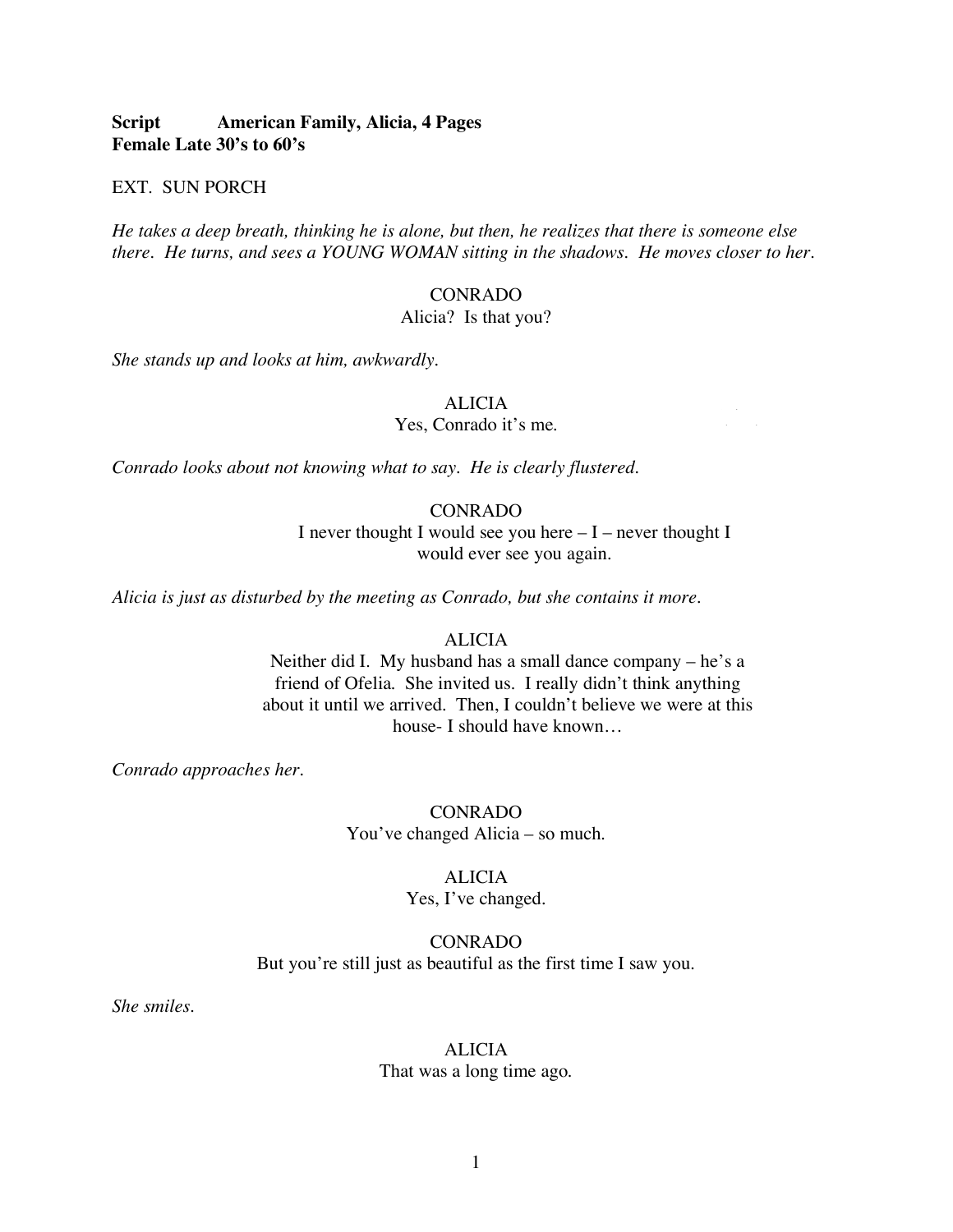*She looks about nervously.*

#### ALICIA

I remembered this room – your mother used to sew here…

*Conrado nods.*

## ALICIA

I have good memories of this room. I guess I came here to hide. I was hoping no one would see me – I was hoping you wouldn't see me. I was afraid.

#### CONRADO

I understand you not wanting to see me – but I don't want you to be afraid of me.

*He looks at her with longing. Inadvertently he raises his hand and brushes her cheek.*

## CONRADO

I don't want that…

#### ALICIA

I guess I was wrong Conrado. I shouldn't have been afraid. I'm glad I saw you…

*He bows his head.*

## CONRADO

I'm glad I saw you too…

*She starts to move toward the door.*

ALICIA

I've got to go get Jack and Maria – I think it's time for us to leave now.

*She looks out the windows at the festivities outside.*

ALICIA Such a wonderful day – be sure you give all my love to your brother…

# CONRADO

I will.

*She leans over and given him a peck on the cheek. She is about to leave and then she turns.*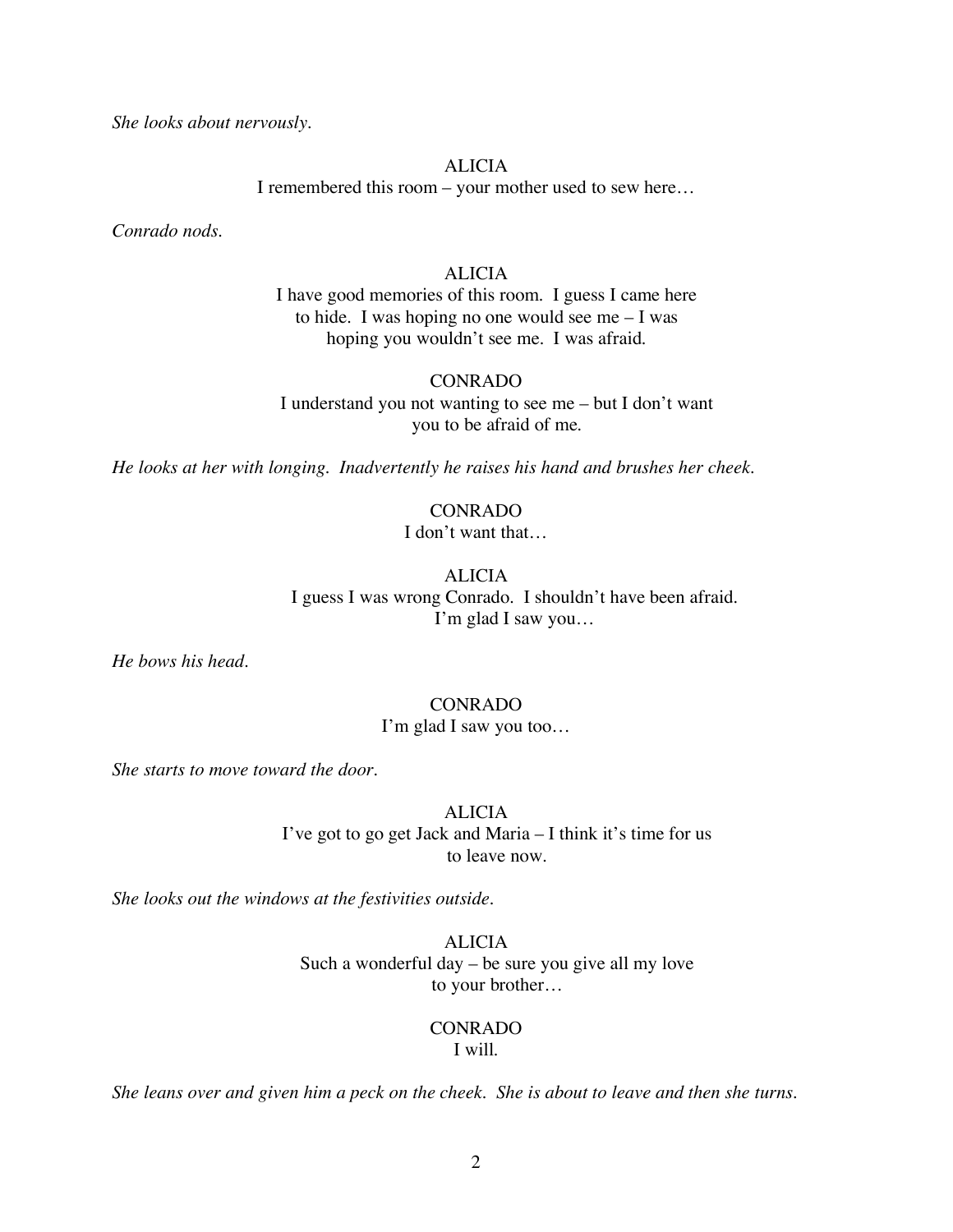#### ALICIA

You know the last thing I ever thought I'd see you in is a uniform – don't get me wrong, I'm not knocking it, and you do look great – *(she laughs)* I just never thought I'd ever see it.

*Conrad smiles.*

## CONRADO

Well maybe there were some memories I had to get away from... *(beat)* And maybe it was the only way for me to get to know someone I don't know very well…

*He smiles.*

#### CONRADO

# Me.

*(beat)*

I guess I never got much of a chance to do that.

#### ALICIA

No, I don't think you ever did

*He looks out at the reception then he looks at Alicia seriously. He speaks gently, but his emotions* pour out.

CONRADO

This could have been for us – it should have been for us.

*Alicia looks at him sympathetically.*

## ALICIA

That's all in the past, Conrado. We can't live there anymore. I've moved on, you have to as well.

*Conrado shakes his head.*

## CONRADO

But what happened between us – I still don't understand. How can you move on if you don't understand?